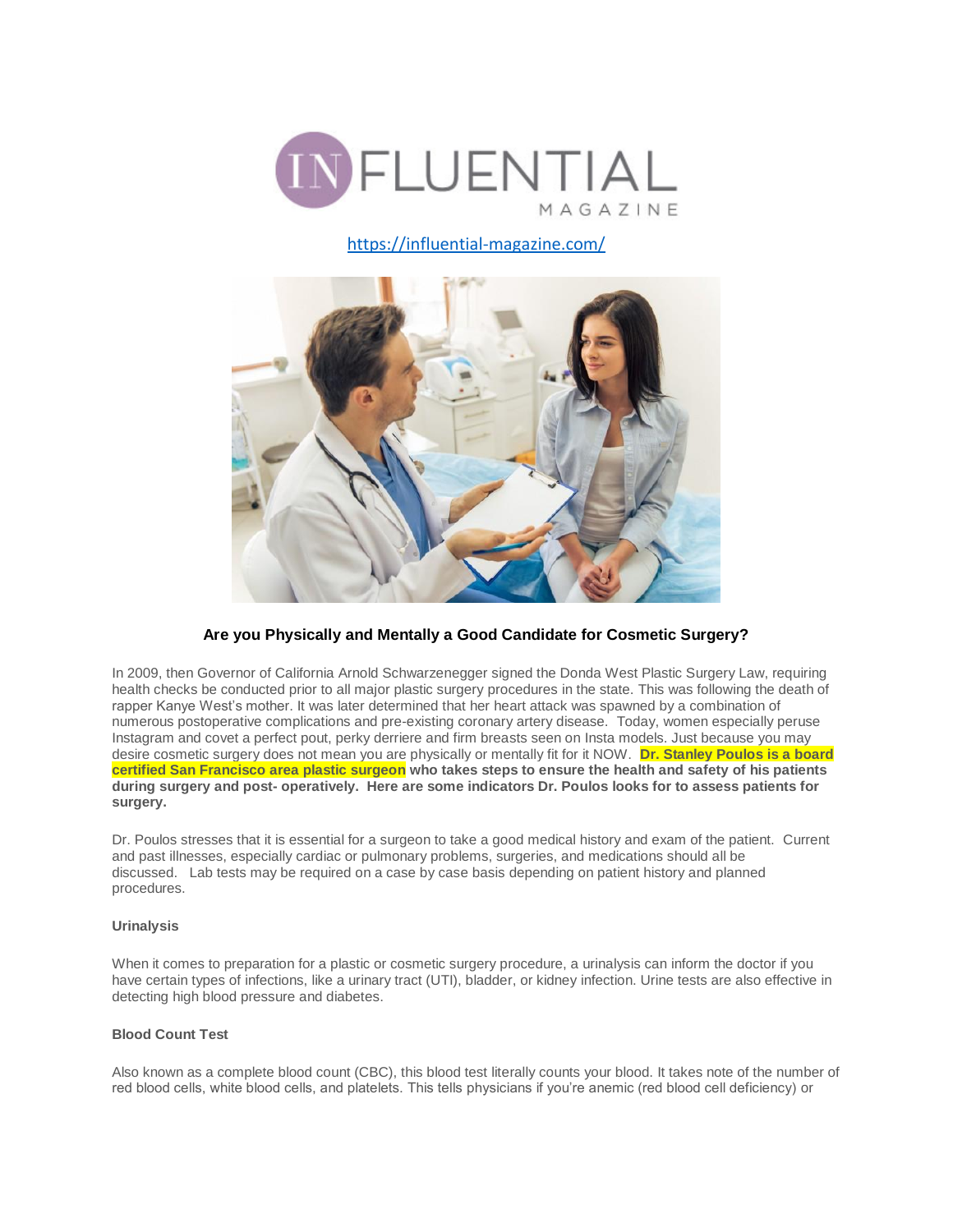have a blood clotting disorder like hemophilia. CBC tests also detect infectious bloodborne diseases like HIV or hepatitis.

## **Heart function**

Electrocardiogram (ECG or EKG)

Essentially, the ECG is a medical test that tells if your heart is in good condition through detecting any heart abnormalities by measuring the electrical activity of the heart when it contracts. Cosmetic surgery basically causes tremendous stress on the body, with the heart being one of the most important organs when it comes to stress response. That is why it is crucial for the doctor to assess whether your heart can endure the trauma during the operation.

### **Chest X-Ray**

The Chest X-Ray is also one of the tests that may be required for your procedure. This is usually carried out to check the condition of your lungs and see whether you have breathing difficulties when you are put in anesthesia. This test is especially requested if you are a smoker or have a history of smoking. Signs of pneumonia or any breathing disorder may result to the postponement or cancellation of your surgery.

#### **Smoking Use and History**

Mixing nicotine with plastic surgery can result in problems:

Loss of cheek skin, nipples or tummy skin after a facelift, breast lift, breast reduction, or tummy tuck surgery

**Infections** 

Death of fat cells (fat necrosis), causing hard lumps

Delayed wound healing

Thick, wide scars

Blood clots, which can be fatal

Increased pain

Permanent small vessel damage adding risk even if you quit

Loss of breast implants

Life-threatening complications like stroke, heart attack, blood clots, and pneumonia.

#### **Mammogram**

The mammogram is typically required for women who want to get breast augmentation or breast lift done. This is to help detect signs of breast cancer.

### **Psychological Screening**

Although there is no formal psych test to assess a patient's readiness and motives for cosmetic surgery, Dr. Poulos takes time with his patients to learn their reasons for desiring cosmetic change. Immediate red flags include, having surgery to try to keep a wayward spouse, an exaggerated concern over a minor problem, someone who seems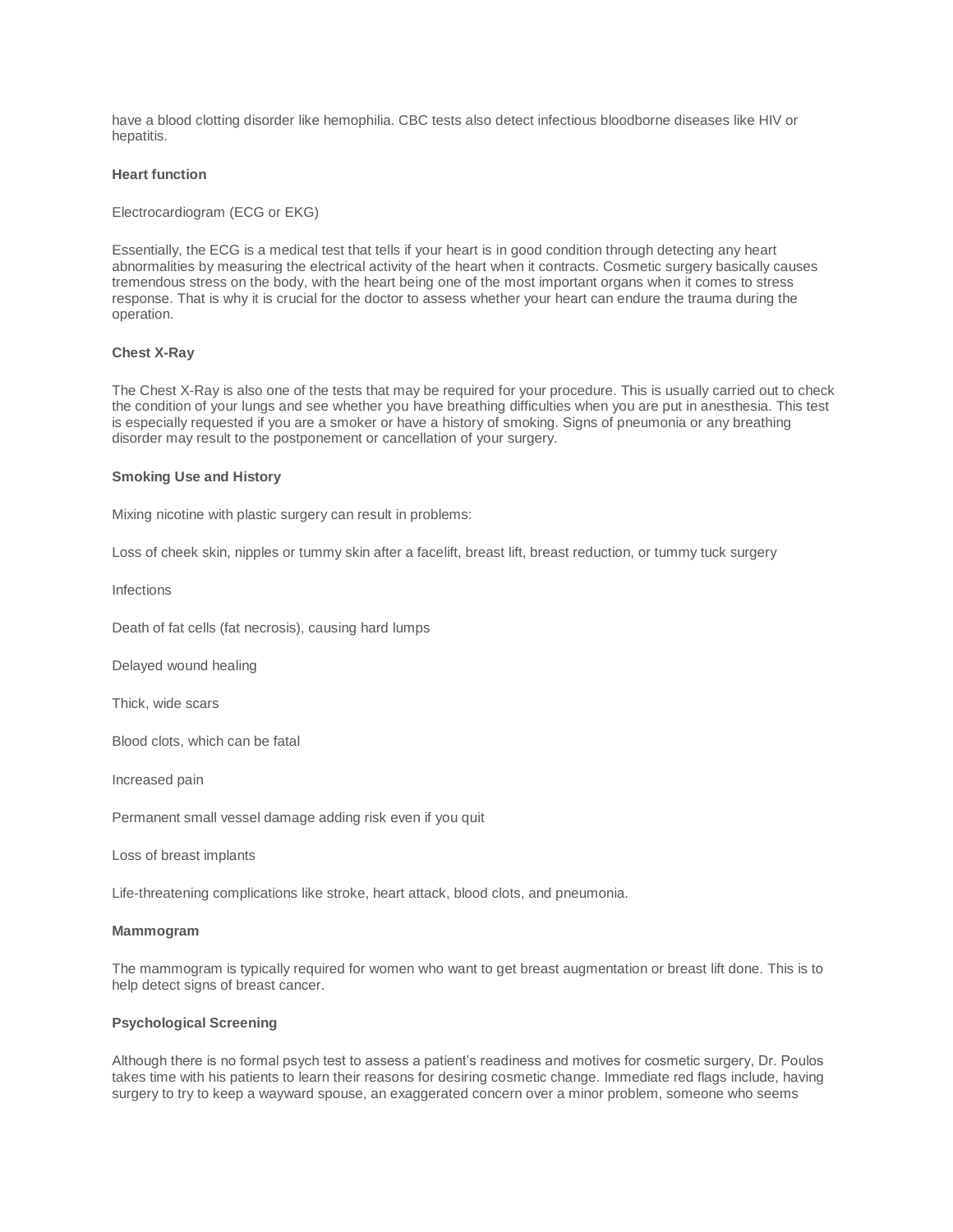addicted to cosmetic surgery, or a patient with body dysmorphic disorder. This syndrome is most appropriately treated by psychological treatment not surgical intervention.

## **Alcohol Habits**

It is important not to drink alcohol before undergoing plastic surgery – or any type of surgery for that matter – as it can cause unforeseen complications and seriously impact final results and the way you heal. Alcohol, especially when consumed to excess, can dry out your skin, which can then result in cracks appearing. If you're having a plastic surgery procedure where skin is stretched (facelift, breast augmentation or abdominoplasty for example) then dry, cracked skin will make it harder for the surgeon to staple or stich the skin together, resulting in a less than optimum result and possibly scar.

## **Body Weight**

Sometimes patients will enter a plastic surgeon's office excited about a decision to finally move forward with breast or body contouring surgery, but then afterwards emerge having found out they are not currently a candidate because of excess body fat. This scenario is not only disappointing, but it can be an emotionally deflating and potentially embarrassing experience for patients. Dr. Poulos sympathizes with the emotional pain that such patients feel, and he wants to help them realize their goals. However, there are several specific reasons that your plastic surgeon might recommend weight loss prior to undergoing a procedure. In addition, the results that you can achieve are likely to be much better if your weight is in a better range. Consider an overweight woman who wants breast reduction surgery. Even when the breasts become smaller and more uplifted, it is extremely difficult for us to deal with the fullness lateral to the breasts (the "bra roll"), which significantly compromises the aesthetic result. In addition, it is much harder to get a beautiful transition between the breast and the abdomen due to the excess weight. On the other hand, let's consider the patient that is overweight and wants a tummy tuck or liposuction. In this instance, the surgeon will not be able to remove all the excess fat in these areas, as it is technically challenging and can look odd as it is out of proportion to the surrounding fatty deposits. Even large volume liposuction cannot fully solve this problem. Body contouring surgery is great for shaping your body, but it is not a method or substitute for weight loss or weight control. At Dr. Poulos' clinic there is a full-time wellness/weight loss coordinator who helps patients achieve a healthy body composition (body fat percentage and lean muscle mass balance) prior to undergoing body contour procedures.

#### **What is an option for those who need to lose weight to be a better candidate for cosmetic surgery?**

There is an FDA approved "Gastric Balloon" procedure that Dr. Poulos performs. It is appropriate for patients with a BMI of 30 to 40 that have not had previous weight loss surgery. Patients diagnosed with bulimia, binge eating, compulsive overeating, high liquid calorie intake habits or similar eating related psychological disorders are not good candidates. Dr. Poulos has now treated numerous patients who have successfully lost up to 20% of their body weight with the balloon procedures and have gone on to aesthetic body contouring with much improved results.

#### *How does the balloon method work?*

This non-surgical outpatient procedure begins with a diagnostic endoscopy to ensure that there are no contraindications and that it is safe to perform. Once the patient is mildly sedated and comfortable, the procedure can begin. The deflated gastric balloon is inserted through the esophagus and into the stomach. A syringe is then used to fill the balloon with a sterile saline solution. Once the weight loss balloon has been filled with saline, it expands to approximately the size of a grapefruit. The entire procedure takes about 20 minutes. Patients can usually return home after the placement or removal procedures within 30 minutes. Over the last 20 years this procedure has helped over 277,000 people. The gastric balloon encourages portion control while patients make healthy changes to diet and lifestyle.

#### *How long does the balloon stay in place?*

The balloon remains in the stomach for the first six months after the procedure. With the stomach balloon and Dr. Poulos' support team, patients usually see the most drastic results in the first six months. It is very important to use this time to develop healthy habits that will continue for not only the 12-month weight loss program, but for the rest of one's life.

#### *What to expect after the balloon placement.*